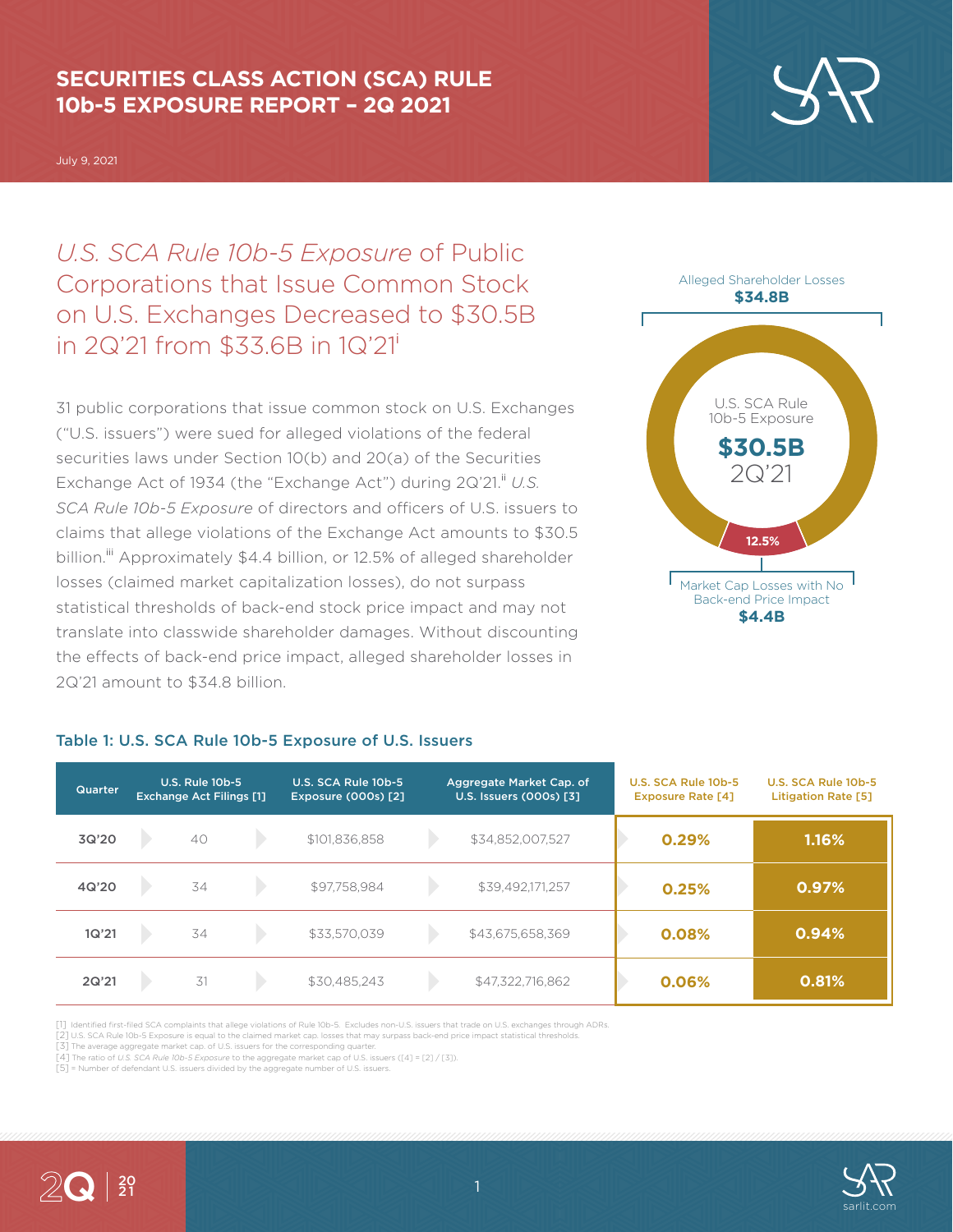Both frequency of filings and *U.S. SCA Rule 10b-5 Exposure* decreased in 2Q'21. *U.S. SCA Rule 10b-5 Exposure* of \$30.5 billion was the lowest quarterly exposure recorded since 3Q'18 and fell by 9.2% relative to 1Q'21. The *U.S. SCA Rule 10b-5 Exposure Rate* declined by 2 basis points in 2Q'21 to 0.06%. *U.S. SCA Rule 10b-5 Litigation Rate* decreased by 13 basis points from 0.94% in 1Q'21 to 0.81% in 2Q'21.

COVID-19 *U.S. SCA Rule 10b-5 Litigation Exposure*: The *SCA Rule 10b-5 Exposure* of private securities-fraud litigation related to COVID-19 amounts to \$1.2 billion in 2Q'21 stemming from 3 SCAs filed against U.S. issuers.<sup>iv</sup> COVID-19 related allegations account for 4.0% of the \$30.5 billion in aggregate *U.S. SCA Rule 10b-5 Exposure*. The total SCA Rule 10b-5 Exposure related to COVID-19 since March 2020 amounts to \$26.2 billion, of which 4.6% was alleged by shareholders during 2Q'21.

The Goldman Opinion: The Supreme Court's decision in *Goldman Sachs Group, Inc. et al. v. Arkansas Teacher Retirement System, et al*. No. 20-222 (the "Goldman Opinion"), clarified the importance and applicability of price impact sufficiency in certifying securities class action lawsuits that allege violations of the Exchange Act and Rule 10b-5. <sup>Y</sup> In doing so, the Supreme Court firmly established the necessity and importance of assessing price impact (front-end and back-end) to evaluate the validity of awarding class action privileges to litigants pursuing private securities-fraud suits that allege fraud on the market on behalf of allegedly similarly situated investors. The Supreme Court affirmed the independent recommendation of the Department of Justice and the SEC by remanding the case back to the 2<sup>nd</sup> Circuit Court of Appeals for further class certification proceedings to evaluate any and all evidence related to price impact even if such evidence relates to materiality.

### Table 2: Back-end Price Impact Summary of Alleged Corrective Disclosures of U.S. Issuers

| <b>Quarter</b> | <b>U.S. Rule 10b-5</b><br><b>Exchange Act Filings [1]</b> |    | <b>Alleged Corrective</b><br>Disclosures [2] | <b>Alleged Corrective Disclosures</b><br>with No Price Impact [3] |  | % of Corrective Disclosures<br>with No Price Impact [4] |  |     |
|----------------|-----------------------------------------------------------|----|----------------------------------------------|-------------------------------------------------------------------|--|---------------------------------------------------------|--|-----|
| 3Q'20          |                                                           | 40 |                                              | 82                                                                |  | 26                                                      |  | 32% |
| 4Q'20          |                                                           | 34 |                                              | 73                                                                |  | 24                                                      |  | 33% |
| 1Q'21          |                                                           | 34 |                                              | 67                                                                |  | 21                                                      |  | 31% |
| 2Q'21          |                                                           | 31 |                                              | 51                                                                |  | 20                                                      |  | 39% |

[1] Identified first-filed SCA complaints that allege violations of Rule 10b-5. Excludes non-U.S. issuers that trade through ADRs.

[2] The number of alleged corrective disclosures identified in the sample of SCA complaints.<br>[3] The number of alleged corrective disclosures that do not exhibit a statistically significant one-day residual stock price ret

[4] The ratio of the number of alleged corrective disclosures that do not exhibit back-end price impact to the total number of alleged corrective disclosures. ([4] = [3] / [2])

During 2Q'21, SAR accounted for 58 "stock-drop" SCAs filed against U.S. issuers that allege violations of Rule 10b-5 via 100 claimed corrective disclosures.<sup>vi</sup> After consolidating cases with seemingly related allegations against individual U.S. issuers, SAR accounted for 31 filed SCAs. A total of 51 corrective disclosures have been alleged in the 31 first-filed SCAs.<sup>vii</sup> Of the 51 corrective disclosures alleged during 2Q'21, 20 may not translate to classwide shareholder damages since they do not warrant inclusion in a certified class of proposed shareholders *(Goldman)* as they do not surpass statistical thresholds of back-end price impact *(Halliburton II)*. These alleged stock drops also run afoul of the heightened pleading standards of loss causation

*(Dura)* because they lack statistical significance after excluding non-company specific effects.<sup>viii</sup>

While the number of alleged stock drops decreased from 67 in 1Q'21 to 51 in 2Q'21, the number of alleged stock drops that did not exhibit price impact only decreased by 1 relative to 1Q'21. That means that 39% of alleged corrective disclosures included in first-filed complaints in 2Q'21 do not exhibit price impact. However, the shareholder value of the those drops - as calculated by the alleged market capitalization losses stemming from those econometrically deficient alleged stock drops - decreased by nearly half from \$8.7 billion in 1Q'21 to \$4.4 billion in  $2Q'21$ .<sup>ix</sup>



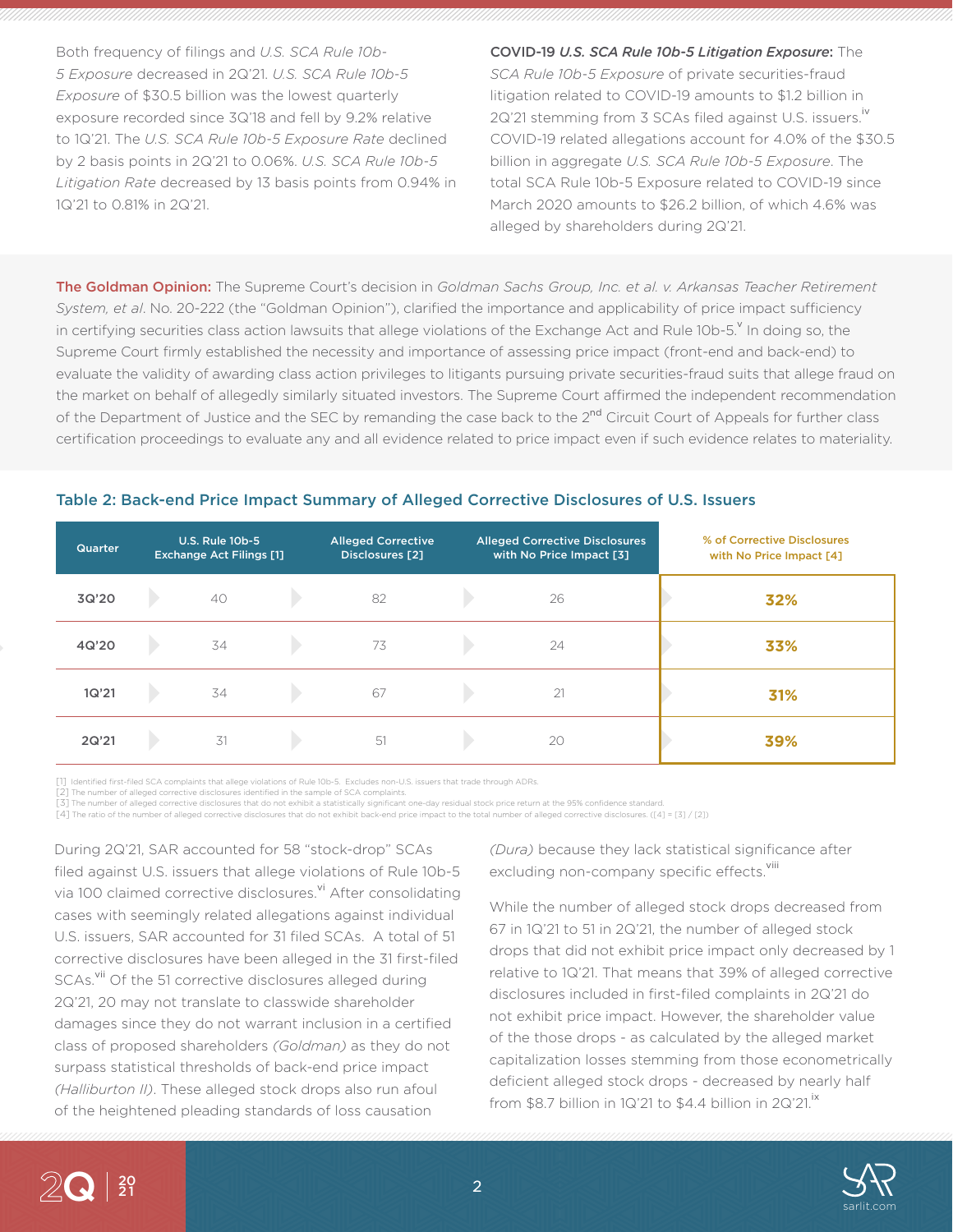# SCA RULE 10b-5 EXPOSURE BY **INDUSTRY SECTOR**

# A Single Claim Filed Against a Manufacturing, Farm, and Industrial Company Contributed 51.2% of Alleged Market Cap. Losses that May Not Translate into Shareholder Damages.

Out of the 31 SCAs filed in 2Q'21, 11 (or 35.5%) were filed against Pharma/Biotech companies, 4 (or 12.9%) against Software companies, 3 (or 9.68%) against Electronics, Hardware and Semiconductor companies, and 3 (or 9.68%) against Manufacturing, Farm, and Industrial companies. The sector with the greatest *SCA Rule 10b-5 Exposure* was the Pharma/Biotech sector which accounted for 31.6% of the *U.S. SCA Rule 10b-5 Exposure* and amounts to \$9.6 billion.

Data and analyses indicate that the industry sectors that were impacted most by alleged corrective disclosures that may not surpass statistical thresholds of back-end price impact are Auto; Transportation and Storage; Manufacturing, Farm, and Industrial; and Retail and Consumer Products. 100% (\$37.6 million) of shareholder losses alleged in the single SCA filed against an Auto company did not exhibit stock price impact. 100% (\$476.3 million) of shareholder losses alleged in the single SCA against a Transportation and Storage company did not exhibit stock price impact. 59% (\$2.2 billion) of shareholder losses alleged in 1 of the 3 SCAs against Manufacturing, Farm, and Industrial companies do not exhibit stock price impact. 34% (\$909.3 million) of shareholder losses alleged in the 2 SCAs against Retail and Consumer Products companies do not exhibit stock price impact.

#### Table 3: U.S. SCA Rule 10b-5 Exposure by Industry Sector in 2Q'21

| <b>Industry Sector [1]</b>                               | <b>U.S. Rule 10b-5</b><br><b>Exchange Act Filings [2]</b> | <b>Alleged Market Cap.</b><br>Losses (000s) [3] | Market Cap. Losses that<br>Do Not Exhibit Price<br>Impact (000s) [4] | U.S. SCA Rule 10b-5<br>Exposure (000s) [5] | % of Market Cap. Losses<br>that Do Not Exhibit<br>Price Impact [6] |
|----------------------------------------------------------|-----------------------------------------------------------|-------------------------------------------------|----------------------------------------------------------------------|--------------------------------------------|--------------------------------------------------------------------|
| Auto                                                     |                                                           | \$37,621                                        | \$37,621                                                             | \$0                                        | 100%                                                               |
| <b>Electronics, Hardware and</b><br><b>Semiconductor</b> | 3                                                         | \$4,230,417                                     | \$99,720                                                             | \$4,130,697                                | 2%                                                                 |
| <b>Energy</b>                                            | $\circ$                                                   | \$0                                             | \$0                                                                  | \$0                                        | 0%                                                                 |
| F.I.R.E.                                                 | $\overline{2}$                                            | \$687,935                                       | \$0                                                                  | \$687,935                                  | 0%                                                                 |
| <b>Health Care</b>                                       | $\circ$                                                   | \$0                                             | \$0                                                                  | \$0                                        | 0%                                                                 |
| Manufacturing, Farm and Industrial 3                     |                                                           | \$3,772,314                                     | \$2,230,373                                                          | \$1,541,942                                | 59%                                                                |
| <b>Materials</b>                                         |                                                           | \$451.797                                       | \$0                                                                  | \$451,797                                  | 0%                                                                 |
| Media                                                    |                                                           | \$79,268                                        | \$0                                                                  | \$79,268                                   | 0%                                                                 |
| <b>Other Services</b>                                    | 1                                                         | \$4,587,120                                     | \$0                                                                  | \$4,587,120                                | 0%                                                                 |
| <b>Pharma/Biotech</b>                                    | 11                                                        | \$9,637,965                                     | \$0                                                                  | \$9.637.965                                | 0%                                                                 |
| <b>Retail and Consumer Products</b>                      | $\overline{2}$                                            | \$2,638,708                                     | \$909,293                                                            | \$1,729,415                                | 34%                                                                |
| <b>Software</b>                                          | 4                                                         | \$8,157,286                                     | \$598,039                                                            | \$7,559,247                                | 7%                                                                 |
| <b>Telecom</b>                                           | 1                                                         | \$83,914                                        | \$4,057                                                              | \$79,857                                   | 5%                                                                 |
| <b>Transportation and Storage</b>                        |                                                           | \$476,258                                       | \$476,258                                                            | \$0                                        | 100%                                                               |
| <b>2Q 2021 Total:</b>                                    | 31                                                        | \$34,840,602                                    | \$4,355,359                                                          | \$30,485,243                               | 12.5%                                                              |

[1] Industry sector is based on the defendant corporation's SIC code.

[2] Identified first-filed SCA complaints that allege violations of Rule 10b-5. Excludes non-U.S. issuers that trade on U.S. exchanges through ADRs.

[3] Market cap. losses of U.S. issuers listed as defendants unadjusted for alleged corrective disclosures that do not meet statistical thresholds of back-end price impact.

[4] Market cap. losses of U.S. issuers listed as defendants that do not meet statistical thresholds of back-end price impact. [5] *U.S. SCA Rule 10b-5 Exposure* is equal to the claimed market cap. losses that may surpass statistical thresholds of back-end stock price impact ( [5]=[3]-[4] ).

 $[6] = [4] / [3]$ 

20

2Q

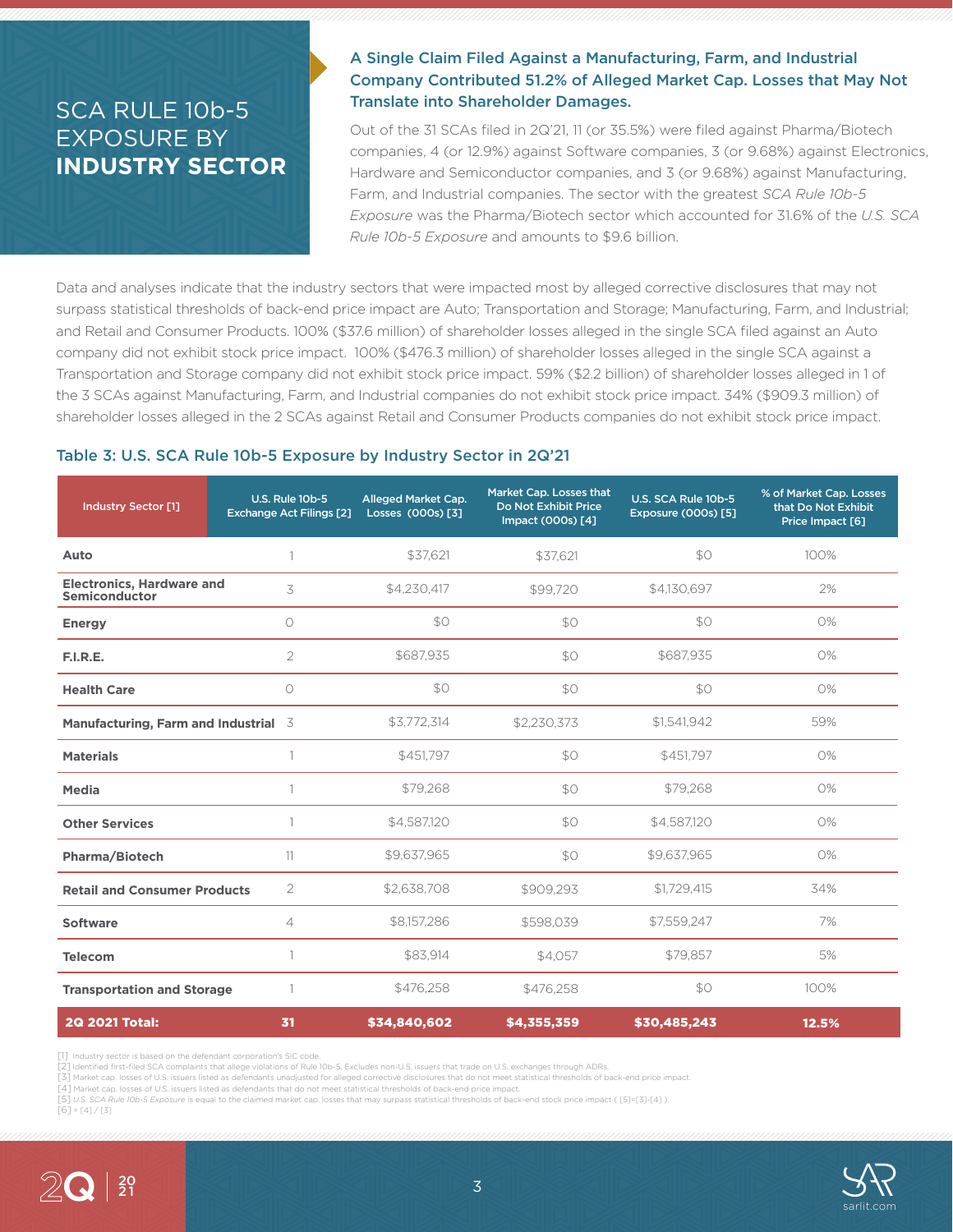# SCA RULE 10b-5 EXPOSURE OF U.S. **LARGE CAP** CORPORATIONS<sup>x</sup>

### *Large Cap SCA Rule 10b-5 Exposure* Continued a Notable Decline in 2Q'21, Down 26.1% Relative to 1Q'21.

7 large cap corporations were sued for alleged violations of Rule 10b-5 during 2Q'21 – a decrease of 4 – relative to 1Q'21. The average aggregate market capitalization of U.S. large cap corporations, based on the market capitalization range of the S&P500 Index during 2Q'21, was  $$44.89$  trillion.<sup>xi</sup> This is an increase in aggregate market cap of \$3.51 trillion, or 8.5%, relative to 1Q'21. The decrease in *Large Cap Rule 10b-5 Exposure* combined with the increase in the aggregate market cap led to a material decrease of the *Large Cap SCA Rule 10b-5 Exposure Rate* by 2 basis points to 0.04% in 2Q'21. The *Large Cap SCA Rule 10b-5 Litigation Rate* decreased from 1.06% in 1Q'21 to 0.64% in 2Q'21; a drop of 42 basis points.

The return of the S&P500 Index between April 1, 2021 and June 30, 2021 was 8.55%.



2Q'21 U.S. Large Cap Analysis: The *Large Cap SCA Rule 10b-5 Exposure* of \$16.8 billion during 2Q'21 is down 26.1% from 1Q'21 and is the lowest exposure exhibited since 3Q'18. 4 fewer large cap corporations faced Rule 10b-5 allegations in 2Q'21 relative to 1Q'21, resulting in the lowest *Large Cap SCA Rule 10b-5 Litigation Rate* exhibited since 3Q'18.

### Table 4: Large Cap SCA Rule 10b-5 Exposure of U.S. Issuers

| Quarter | Rule 10b-5 SCAs filed against<br><b>Large Cap Defendants</b> |                          | Large Cap SCA Rule<br>10b-5 Exposure (000s) |              | Aggregate Market Cap.<br>of Large Caps (000s) | Large Cap SCA Rule<br>10b-5 Exposure Rate | Large Cap SCA Rule<br>10b-5 Litigation Rate |       |
|---------|--------------------------------------------------------------|--------------------------|---------------------------------------------|--------------|-----------------------------------------------|-------------------------------------------|---------------------------------------------|-------|
| 3Q'20   |                                                              | 15                       |                                             | \$93,702,669 |                                               | \$32,827,622,957                          | 0.29%                                       | 1.81% |
| 4Q'20   |                                                              | 17                       |                                             | \$93,171,021 |                                               | \$37,375,514,160                          | 0.25%                                       | 1.96% |
| 1Q'21   |                                                              | 11                       |                                             | \$22,769.816 |                                               | \$41,385,863,786                          | 0.06%                                       | 1.06% |
| 2Q'21   |                                                              | $\overline{\phantom{1}}$ |                                             | \$16,822,443 |                                               | \$44,892,667,940                          | 0.04%                                       | 0.64% |

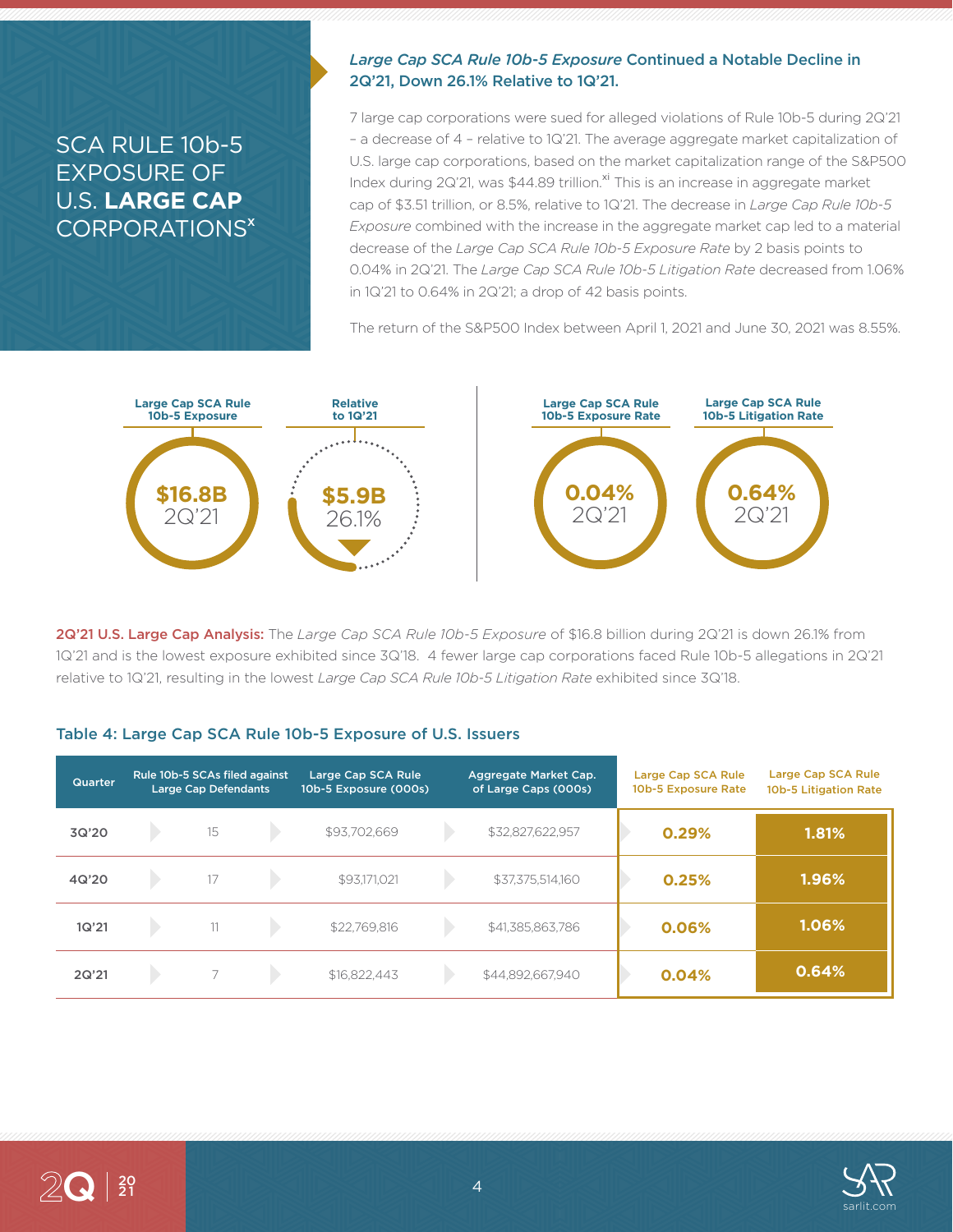# SCA RULE 10b-5 EXPOSURE OF U.S. **MID CAP** CORPORATIONS<sup>xii</sup>

## *Mid Cap SCA Rule 10b-5 Exposure* Increased Materially by 255.5% in 2Q'21, Amounting to \$8.5 Billion.

6 mid cap corporations were sued for alleged violations of Rule 10b-5 during 2Q'21 – a increase of 2 – relative to 1Q'21. The average aggregate market capitalization of U.S. mid cap corporations, based on the market capitalization range of the S&P MidCap 400 Market Index during 2Q'21, was \$1.63 trillion.<sup>xiii</sup> In 2Q'21, the *Mid Cap SCA Rule 10b-5 Exposure Rate* increased to 0.52%. The *Mid Cap Rule 10b-5 Litigation Rate* increased quarter-over-quarter to 0.85%

The return of the S&P MidCap 400 between April 1, 2021 and June 30, 2021 was 3.64%.



2Q'21 U.S. Mid Cap Analysis: Mid Cap SCA filing frequency and *Mid Cap SCA Rule 10b-5 Exposure Rate* both increased this quarter. The 2Q'21 *Mid Cap SCA Rule 10b-5 Exposure* was 3.5 times greater than the *Mid Cap SCA Rule 10b-5 Exposure* of 1Q'21. The *Mid Cap Rule 10b-5 Litigation Rate* also increased by 23 basis points relative to 1Q'21.

### Table 5: Mid Cap SCA Rule 10b-5 Exposure of U.S. Issuers

| <b>Quarter</b> | Rule 10b-5 SCAs filed against<br><b>Mid Cap Defendants</b> |                | Mid Cap SCA Rule<br>10b-5 Exposure (000s) |             | Aggregate Market Cap.<br>of Mid Caps (000s) | Mid Cap SCA Rule<br>10b-5 Exposure Rate | Mid Cap SCA Rule<br>10b-5 Litigation Rate |       |
|----------------|------------------------------------------------------------|----------------|-------------------------------------------|-------------|---------------------------------------------|-----------------------------------------|-------------------------------------------|-------|
| 3Q'20          |                                                            |                |                                           | \$2,746,684 |                                             | \$1,354,948,295                         | 0.20%                                     | 1.17% |
| 4Q'20          |                                                            | $\overline{4}$ |                                           | \$2,152,848 |                                             | \$1,432,821,304                         | 0.15%                                     | 0.65% |
| 1Q'21          |                                                            | $\overline{4}$ |                                           | \$2.380.893 |                                             | \$1,556,318,844                         | 0.15%                                     | 0.62% |
| 2Q'21          |                                                            | 6              |                                           | \$8.464.394 |                                             | \$1,629,594,208                         | 0.52%                                     | 0.85% |

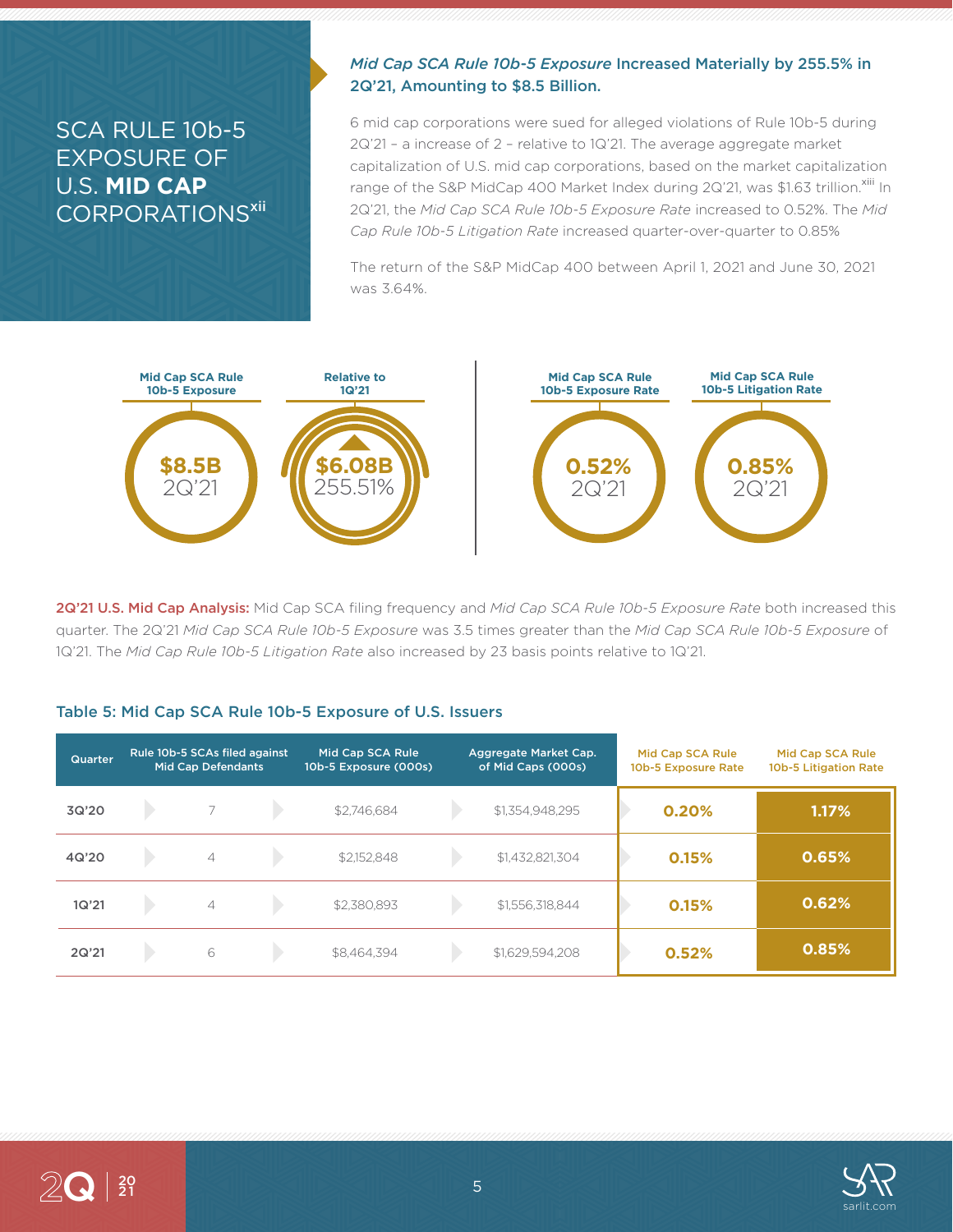# SCA RULE 10b-5 EXPOSURE OF U.S. **SMALL CAP** CORPORATIONS<sup>xiv</sup>

### *Small Cap SCA Rule 10b-5 Exposure* Decreased in 2Q'21, Amounting to \$5.2 Billion.

18 small cap corporations were sued for alleged violations of Rule 10b-5 during 2Q'21, which is 1 fewer than in 1Q'21. The *Small Cap SCA Rule 10b-5 Exposure* in 2Q'21 decreased 38.3% relative to 1Q'21. The average aggregate market capitalization of U.S. small cap corporations, based on the market capitalization range of the S&P SmallCap 600 Market Index during 2Q'21, was \$800.5 billion. xv In 2Q'21, the *Small Cap SCA Rule 10b-5 Exposure Rate* was 0.65%, which is 50 basis points lower relative to 1Q'21. The *Small Cap Rule 10b-5 Litigation Rate* also decreased by 7 basis points to 0.90.

The return of the S&P SmallCap 600 Index between April 1, 2021 and June 30, 2021 was 4.51%.



2Q'21 U.S. Small Cap Analysis: *Small Cap SCA Rule 10b-5 Exposure* decreased by over a third relative to 1Q'21 despite steady filing frequency. The aggregate market cap of small cap corporations also increased throughout the year to \$800.5 billion in 2Q'21; an increase of 9.1% relative to 1Q'21.

#### Table 6: Small Cap SCA Rule 10b-5 Exposure of U.S. Issuers

| Quarter | Rule 10b-5 SCAs filed<br>against Small Cap Defendants |    | <b>Small Cap SCA Rule</b><br>10b-5 Exposure (000s) | Aggregate Market Cap.<br>of Small Caps (000s) |  | <b>Small Cap Rule</b><br>10b-5 Exposure Rate | <b>Small Cap Rule</b><br>10b-5 Litigation Rate |       |
|---------|-------------------------------------------------------|----|----------------------------------------------------|-----------------------------------------------|--|----------------------------------------------|------------------------------------------------|-------|
| 3Q'20   |                                                       | 18 |                                                    | \$5,387,505                                   |  | \$669,436,275                                | 0.80%                                          | 0.89% |
| 4Q'20   |                                                       | 13 |                                                    | \$2,435,116                                   |  | \$683,835,792                                | 0.36%                                          | 0.64% |
| 1Q'21   |                                                       | 19 |                                                    | \$8,419,330                                   |  | \$733,475,740                                | 1.15%                                          | 0.97% |
| 2Q'21   |                                                       | 18 |                                                    | \$5,198,406                                   |  | \$800,454,714                                | 0.65%                                          | 0.90% |

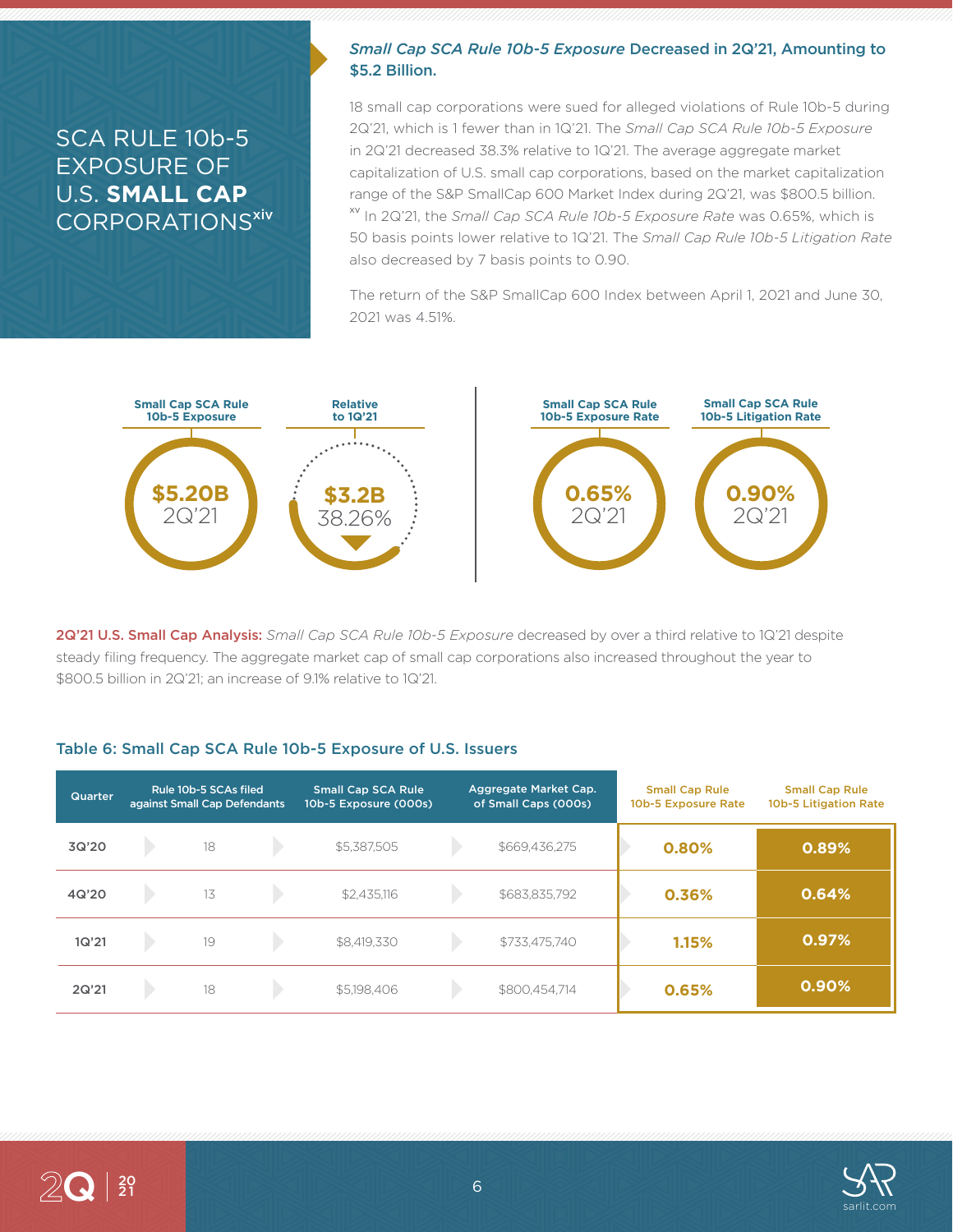# The *ADR SCA Rule 10b-5 Exposure* of non-U.S. issuers in 2Q'21 amounts to \$7.2 billion, a Material Increase of 68.2% Relative to 1Q'21.xvi

3 non-U.S. issuers that trade on U.S. exchanges through ADRs ("non-U.S. issuers") were sued for alleged violations Exchange Act during 2Q'21.<sup>xvii</sup> *ADR SCA Rule 10b-5 Exposure* of directors and officers of non-U.S. issuers to claims that allege violations of Rule 10b-5 under the Exchange Act amounts to \$7.2 billion.<sup>xviii</sup> Approximately \$0.2 billion of market capitalization declines that have been claimed as investor losses by a proposed class of common stock shareholders may not surpass statistical thresholds of back-end price impact and may not translate into classwide shareholder damages. Without discounting the effects of back-end stock price impact, claimed shareholder losses against directors and officers of non-U.S. issuers amounts to \$7.4 billion in 2Q'21.

In 2Q'21, the *ADR SCA Rule 10b-5 Exposure Rate* increased by 1 basis point to 0.02% relative to 1Q'21. That is the second lowest *ADR SCA Rule 10b-5 Exposure Rate* recorded since 1Q'20. The *ADR SCA Rule 10b-5 Litigation Rate* is 0.15% based on the number of non-U.S. issuers that trade in the NYSE, NASDAQ, and over-thecounter in the U.S, which is a decrease of 5 basis points relative to 1Q'21 and the lowest ADR SCA Rule 10b-5 Litigation Rate since 1Q'20.







#### Table 7: ADR SCA Rule 10b-5 Exposure of Non-U.S. Issuers

| Quarter | ADR Rule 10b-5<br><b>Exchange Act Filings [1]</b> |                | ADR SCA Rule 10b-5<br><b>Exposure (000s) [2]</b> | Aggregate Market Cap. Of<br>Non-U.S. Issuers (000s) [3] |  | ADR SCA Rule 10b-5<br><b>Exposure Rate [4]</b> | ADR SCA Rule 10b-5<br><b>Litigation Rate [5]</b> |       |
|---------|---------------------------------------------------|----------------|--------------------------------------------------|---------------------------------------------------------|--|------------------------------------------------|--------------------------------------------------|-------|
| 3Q'20   |                                                   | $\circ$        |                                                  | \$31,346,247                                            |  | \$25,857,369,640                               | 0.12%                                            | 0.45% |
| 4Q'20   |                                                   |                |                                                  | \$79,317,724                                            |  | \$28,864,710,836                               | 0.27%                                            | 0.35% |
| 1Q'21   |                                                   | $\overline{4}$ |                                                  | \$4,270,020                                             |  | \$31,880,168,701                               | 0.01%                                            | 0.20% |
| 2Q'21   |                                                   | 3              |                                                  | \$7,180,663                                             |  | \$33,096,190,555                               | 0.02%                                            | 0.15% |

[1] First-filed SCA complaints that allege violations of Rule 10b-5 against non-U.S. issuers. Excludes U.S. issuers that trade on U.S. exchanges.

[2] ADR SCA Rule 10b-5 Exposure is equal to the claimed market cap. losses that may surpass back-end price impact thresholds. [3] The aggregate market cap. of non-U.S. issuers.

[4] The ratio of *ADR SCA Rule 10b-5 Exposure* to the aggregate market cap of non-U.S. issuers. ([4] = [2] / [3]).

[5] = Number of defendant non-U.S. issuers divided by the aggregate number of non-U.S. issuers.



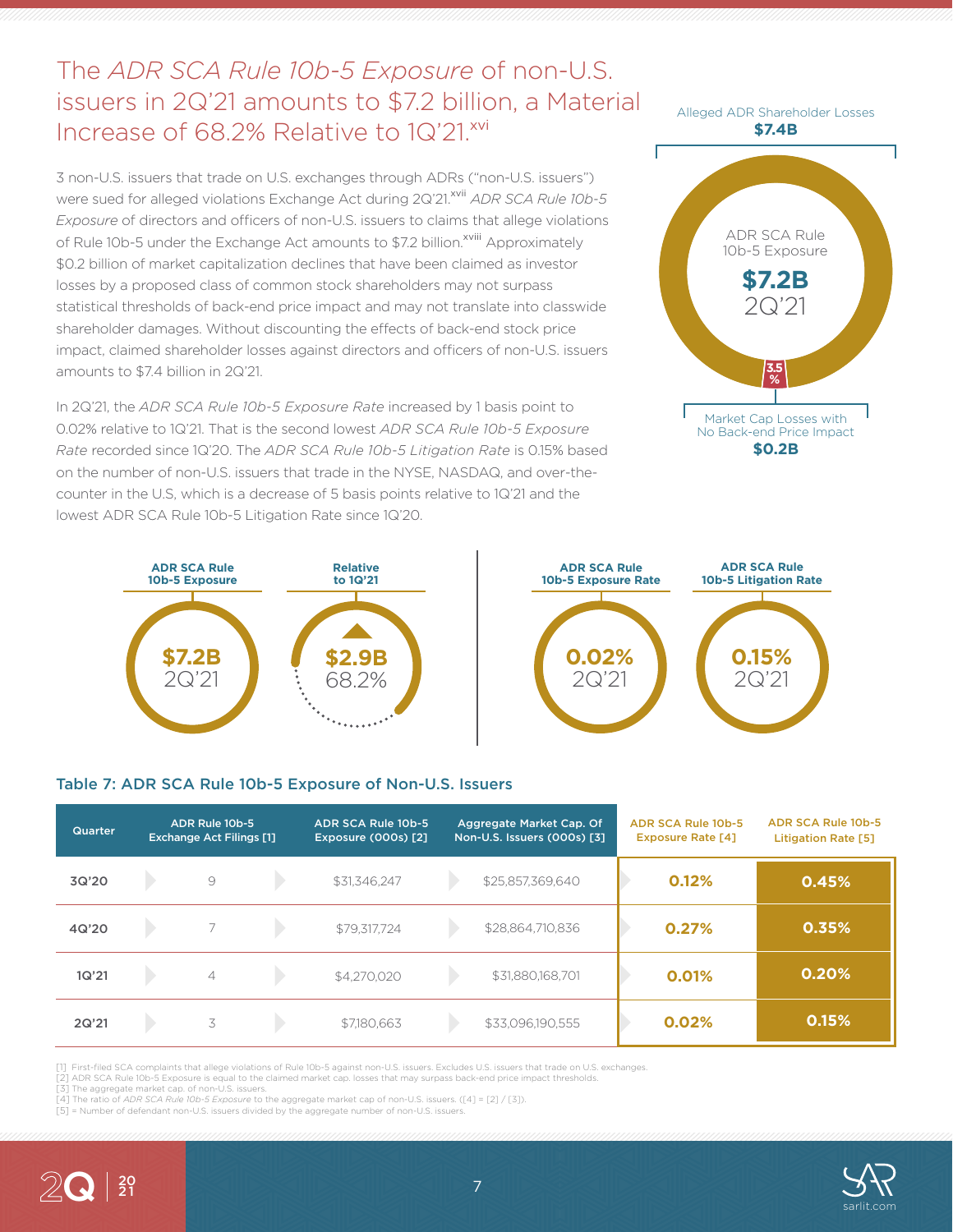2Q'21 ADR Analysis: 2Q'21 had the fewest number of ADR Rule 10b-5 Exchange Act Filings since 1Q'20. In spite of the decrease in filings, *ADR SCA Rule 10b-5 Exposure* of non-U.S. issuers increased materially by 68.2% relative to 1Q'21. Although 60% of the alleged corrective disclosures in the 3 SCAs filed against non-U.S. issuers do not surpass statistical thresholds of back-end price impact, that only amounts to \$0.2 billion, or 3.5% of the claimed market capitalization losses that do not surpass statistical thresholds of stock price impact.

| <b>Quarter</b> | ADR Rule 10b-5<br><b>Exchange Act Filings [1]</b> | <b>Alleged Corrective</b><br><b>Disclosures</b> [2] | <b>Alleged Corrective Disclosures</b><br>with No Price Impact [3] | % of Corrective Disclosures<br>with No Price Impact [4] |
|----------------|---------------------------------------------------|-----------------------------------------------------|-------------------------------------------------------------------|---------------------------------------------------------|
| 3Q'20          | 9                                                 | 23                                                  | 16                                                                | 69.6%                                                   |
| 4Q'20          |                                                   | 11                                                  |                                                                   | 18.2%                                                   |
| 1Q'21          | $\overline{4}$                                    | $\overline{4}$                                      | ⌒                                                                 | 50.0%                                                   |
| 2Q'21          | 3                                                 | 15                                                  | 9                                                                 | 60.0%                                                   |

#### Table 8: Price Impact Summary of Alleged Corrective Disclosures of Non-U.S. Issuers

[1] First-filed SCA complaints that allege violations of Rule 10b-5 against non-U.S. issuers that trade on U.S. exchanges through ADRs. Excludes U.S. issuers.

[2] The total number of alleged corrective disclosures identified in the sample of SCA complaints.

[3] The total number of alleged corrective disclosures that do not exhibit a statistically significant one-day residual stock price return at the 95% confidence standard.

[4] The ratio of the number of alleged corrective disclosures that do not meet statistical thresholds of back-end price impact to the total number of alleged corrective disclosures. ([4] = [3] / [2] ).

# GLOBAL SCA RULE 10b-5 EXPOSURE<sup>xix</sup>

2Q

20

*Global SCA Rule 10b-5 Exposure* of U.S.-listed corporations (including U.S. issuers of common stock and non-U.S. issuers that trade via ADRs) amounts to \$37.7 billion in 2Q'21. That is a decrease of \$0.1 billion in global securities class action exposure to Rule 10b-5 private securities fraud litigation relative to 1Q'21.



## Global SCA Rule 10b-5 Exposure

*First-filed Rule 10b-5 Exchange Act claims between 1Q 2020 and 2Q 2021 that allege Rule 10b-5 class-wide damages against publicly traded companies listed on U.S. Exchanges.*